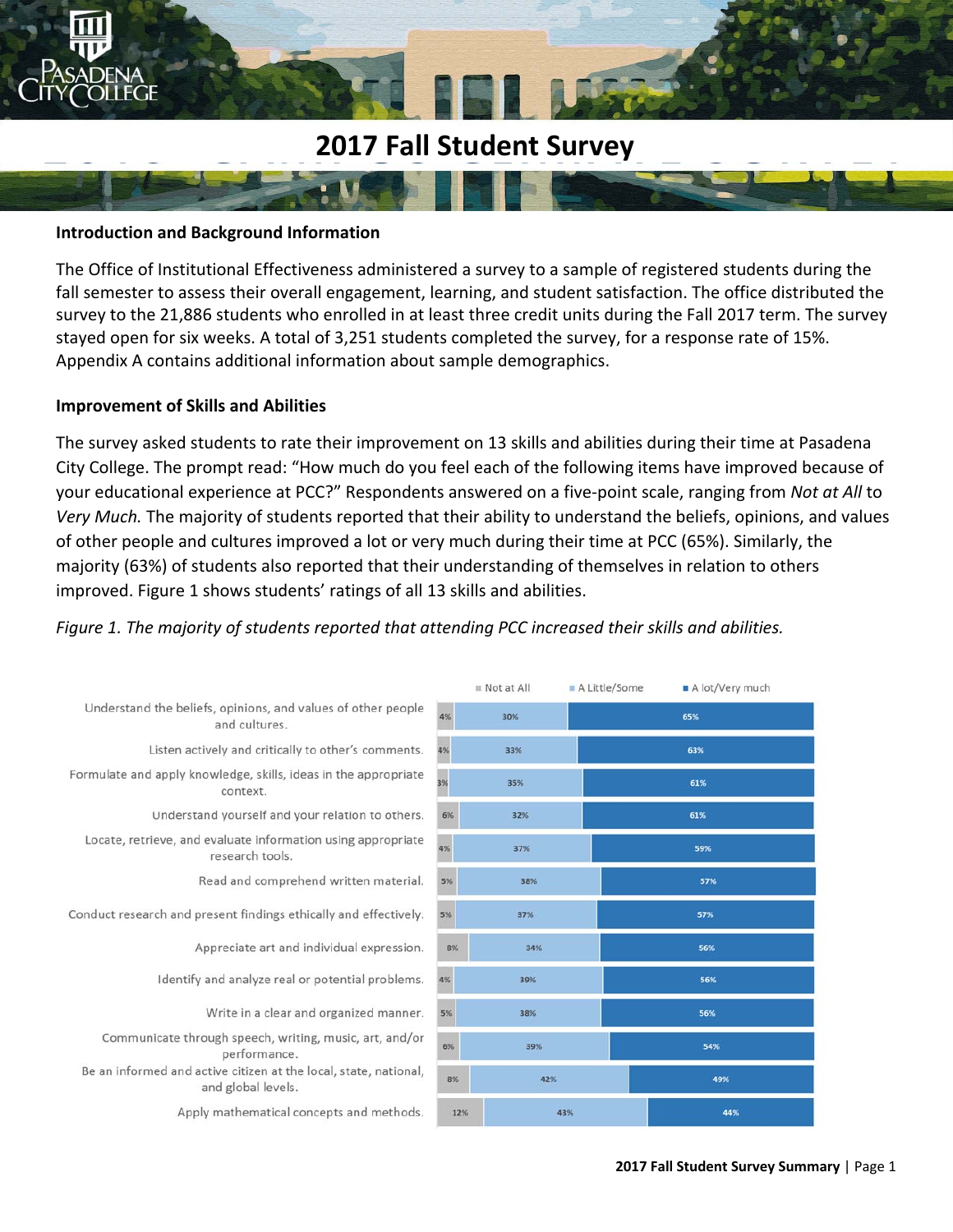#### **Satisfaction with PCC Facilities and Services**

 This set of questions asked students to rate their experiences with 20 facilities and services during the Fall 2017 term. Students received the following prompt: "For each Student Support Service listed below, please indicate your satisfaction with that service during the Fall 2017 semester." Students responded on a five‐point scale, ranging from *Didn't Use* to *Very Satisfied.* Ninety‐five percent of students used the online registration service. In contrast, less than one-third of students (30%) used the Student Life Office (Figure 2). More than 80% of students were satisfied with online registration, the Shatford library, LancerLink online resources, and the on campus bookstore.

### *Figure 2. Students were most satisfied with online registration, the Shatford library, LancerLink, and the on campus bookstore.*



#### **Satisfaction with Overall Experience with PCC Courses**

Respondents rated their experience with PCC courses based on 14 items. The prompt read: "Think about your overall experience in PCC courses during the Fall 2017 semester. Mark the ONE answer that best describes your opinion on a [five‐point] scale of 'Very dissatisfied' to 'Very satisfied.'" Figure 3 summarizes the student ratings on each of the 14 items. The majority of the students surveyed were satisfied with each of aspect of their overall course experience. For example, more than 70% of students were satisfied with PCC's overall quality of instruction.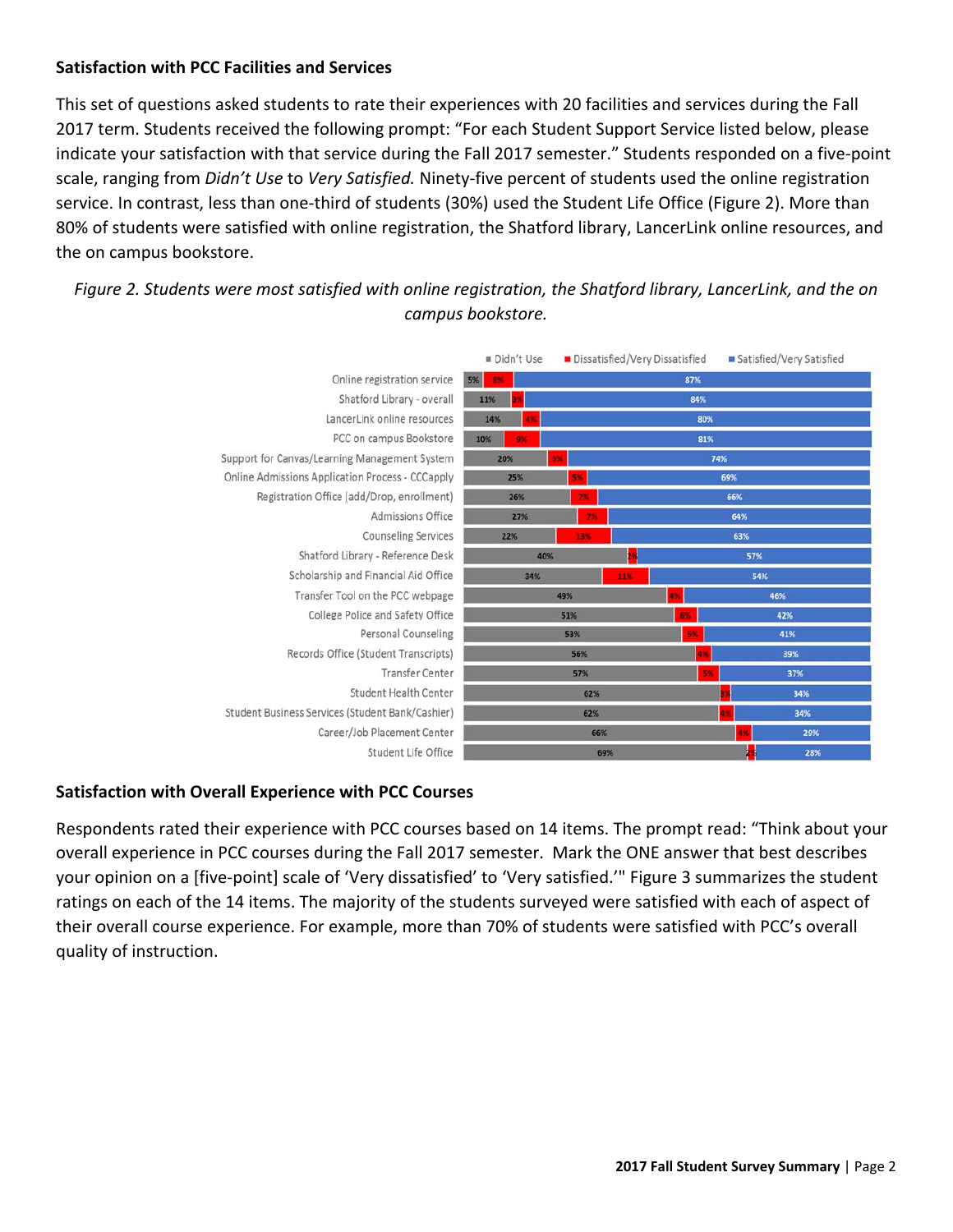#### *Figure 3. Students were most satisfied with overall instructional quality and in‐class participation.*

|                                                                                                                        | Very Dissatisfied/Dissatisfied | Neutral<br>■ Satisfied/Very Satisfied |
|------------------------------------------------------------------------------------------------------------------------|--------------------------------|---------------------------------------|
| The overall quality of instruction.                                                                                    | ١×,<br>23%                     | 71%                                   |
| Degree to which your instructors encouraged you to participate in-<br>class.                                           | 24%                            | 70%                                   |
| Number of students in your classes (class size).                                                                       | 24%                            | 70%                                   |
| Openness of instructors to diverse student opinions.                                                                   | 25%                            | 69%                                   |
| Degree to which your instructors motivated you to succeed.                                                             | 2%<br>24%                      | 68%                                   |
| Your formal academic experience at Pasadena City College.                                                              | o.<br>26%                      | 68%                                   |
| Quality of instruction in your major area of study.                                                                    | <b>NOV</b><br>27%              | 66%                                   |
| Availability of your instructors outside of class.                                                                     | 6N.<br>29%                     | 64%                                   |
| Your instructor's testing/grading methods.                                                                             | <b>ES</b><br>27%               | 64%                                   |
| The quality of your classroom/lab facilities.                                                                          | 8%<br>27%                      | 63%                                   |
| Quality of instruction outside your major area of study.                                                               | 5%<br>33%                      | 61%                                   |
| The availability of courses to make progress toward your degree.                                                       | 12%<br>26%                     | 61%                                   |
| The extent to which faculty included global perspectives in their<br>class presentations, assignments, or discussions. | 5%<br>32%                      | 61%                                   |
| The use of technology in your classes.                                                                                 | 7%<br>31%                      | 61%                                   |

## **Satisfaction with General Campus Environment**

Students rated their satisfaction with the general PCC campus environment based on eight different items. The survey included the following prompt: "With regards to the general campus environment, please indicate how satisfied you are with the following items." Figure 4 summarizes the student ratings on each of the eight items. The majority of the students surveyed were satisfied with the campus' level of academic integrity (61%) and their safety and security on campus (54%). However, only about one-third of students were satisfied with Java Hut (34%), campus dining services (35%), and on campus parking (33%).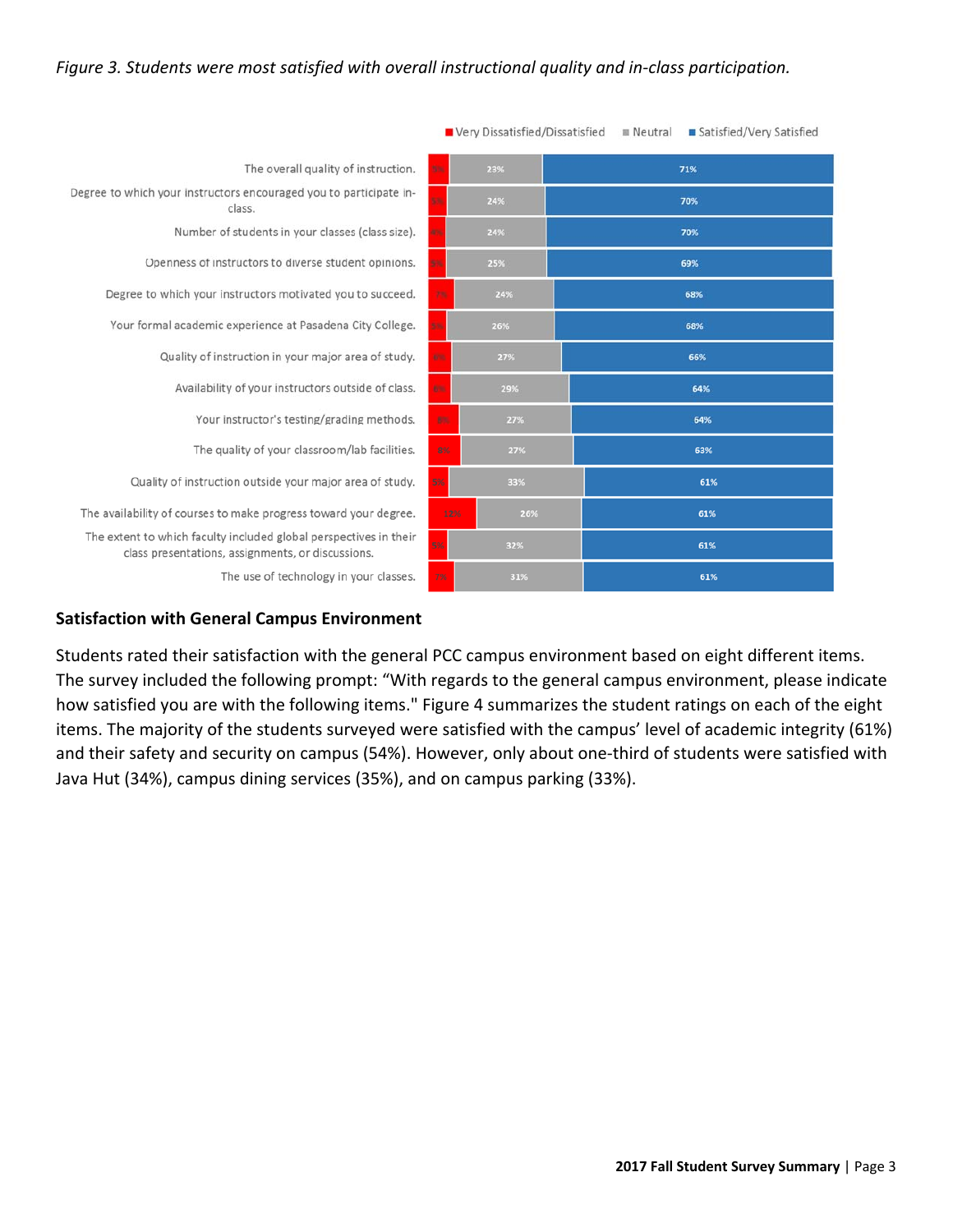## *Figure 4. Students were most satisfied with the level of academic integrity on campus and least satisfied with parking.*



#### **Satisfaction with Overall Experiences at PCC**

Students rated their agreement with nine statements concerning their overall experiences at PCC. The prompt read: "Think about your overall experiences at PCC and indicate how much you agree or disagree with the following statements." Figure 5 summarizes the student ratings on each of the nine items. The majority of the students surveyed agreed that they were satisfied with their learning at PCC (70%) and that PCC satisfied their educational goals (69%). On the other hand, less than 40% of students were aware of the Associated Students of PCC or the services it offers.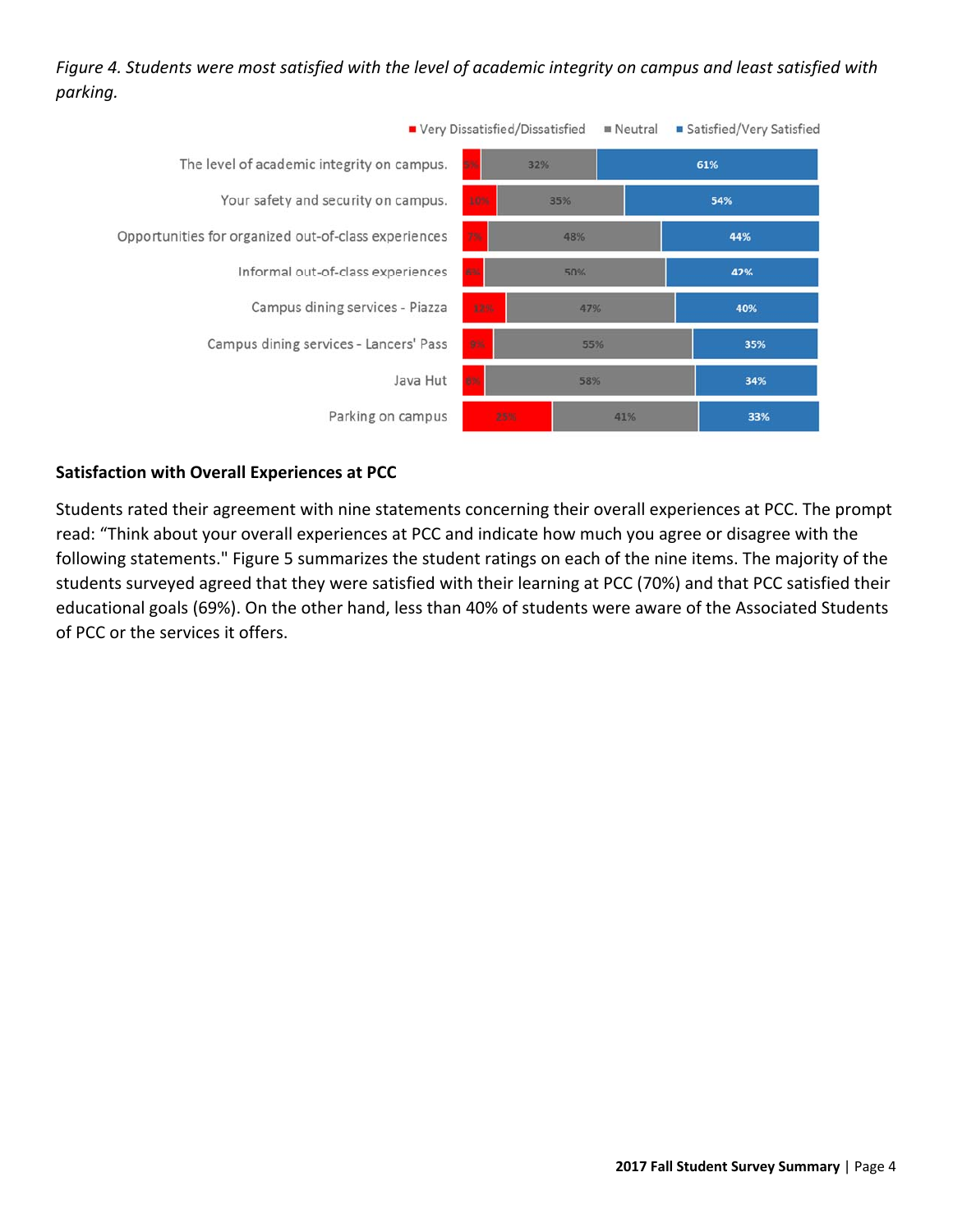## *Figure 5. The majority of students were satisfied with their learning at PCC and agreed that the campus satisfies their educational goals.*



#### **Sense of Community**

Students described their interactions with PCC faculty, administrators, and staff using pictures. They received the following prompt: "Look at the diagram above. Please indicate which picture best describes your interaction with people (faculty, deans, staff) at Pasadena City College." The selections ranged from picture 1, which illustrated a lack of close relationships, to picture 5, which illustrated extremely close relationships. Figure 6 shows the diagram that students received. A plurality of students chose picture 3, which illustrated a somewhat close relationship with PCC faculty, administrators, and staff (Figure 7).

*Figure 6. The sense of community diagram included on the Fall 2017 Student Survey.* 

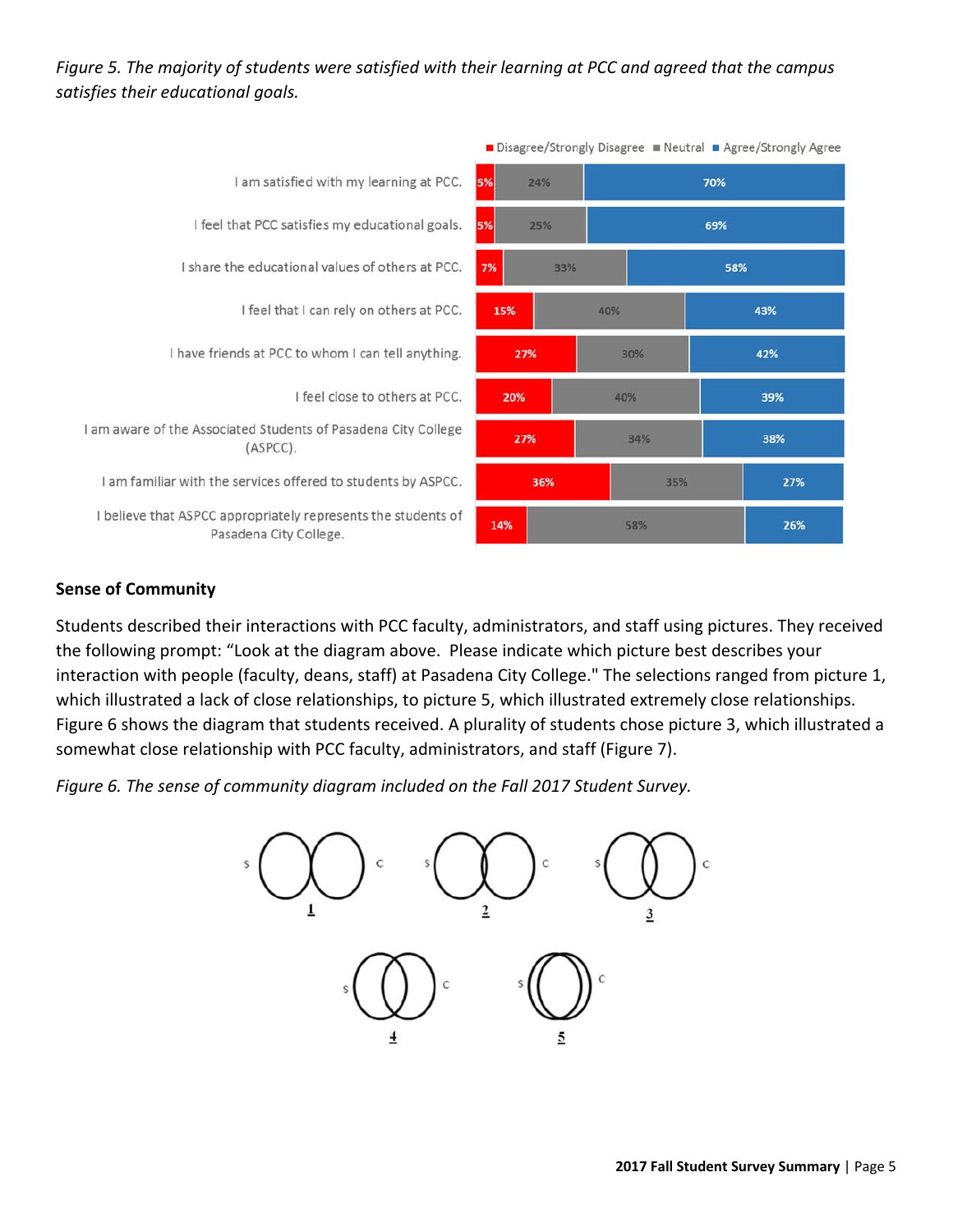*Figure 7. A plurality of students chose the picture that coincided with "somewhat close" to PCC faculty, staff, and administrators.* 



#### **Frequency of Interactions with Instructors**

Students reported on the frequency of 11 types of interactions with their instructors. The question prompt read: "In your experience at Pasadena City College during the current school year, about how often have you done each of the following?" Students rated the frequency of the events on a five‐point scale ranging from *Never* to *Very Often.* Figure 8 summarizes the student ratings. The majority of students reported receiving feedback from their instructors often (53%) and also working harder based on the feedback (51%). Few students talked with their instructors about career plans (21%) or socialized with an instructor outside of class (10%).

#### **Student Educational Goals**

The survey asked respondents about their educational goals. They selected from a list of 15 possible goals. Figure 9 shows the percentage of students that selected each goal. About half (47%) of the student sample indicated that their goal was to obtain an AA degree and transfer to a 4‐year college. Approximately one‐ quarter of students (26%) wanted to transfer to a 4‐year college without obtaining an AA degree.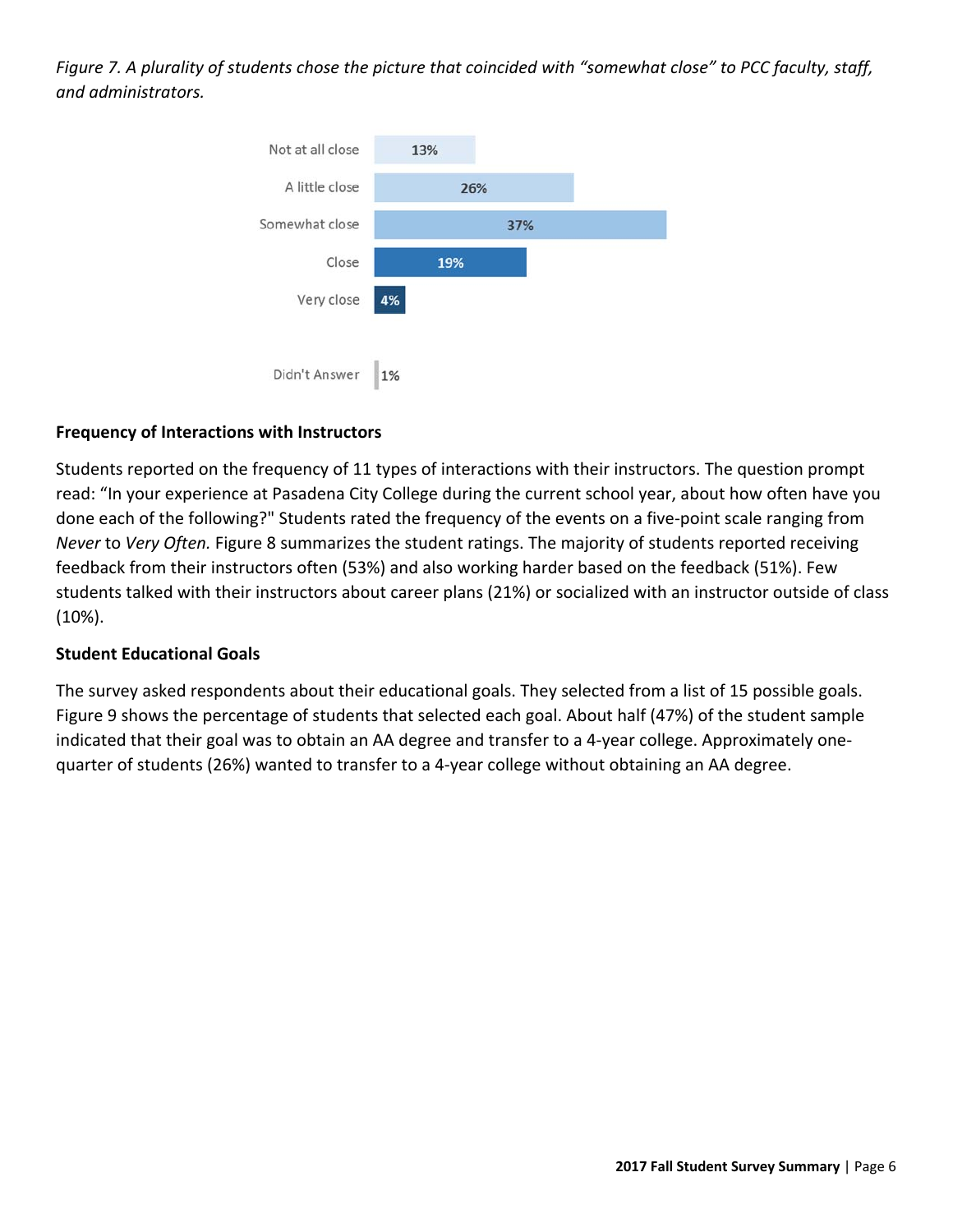## *Figure 9. The majority of students desire a transfer to a four‐year institution either with (47%) or without (26%) an AA degree.*



#### **Reasons for Dropping Courses**

The survey asked students if they had ever dropped a class. Less than one‐third (30%) of students indicated that they dropped a course without receiving a 'W', whereas about half of the students (47%) had dropped a course while receiving a 'W' (Figure 10). The survey also included two open ended questions that gave students a chance to list their reasons for dropping a course. We examined each response to determine whether or not there was enough information to categorize it. After deciding on the set of responses that could be categorized, we analyzed the responses and categorized them into six broad themes. Students who dropped courses without receiving a 'W' often left because they did not need the course, had scheduling conflicts, or felt that the class was too much work. Approximately half (49%) of students who dropped a course with a 'W' left the course because it was too difficult (Figure 11).

#### *Figure 10. Most students had not dropped a course.*

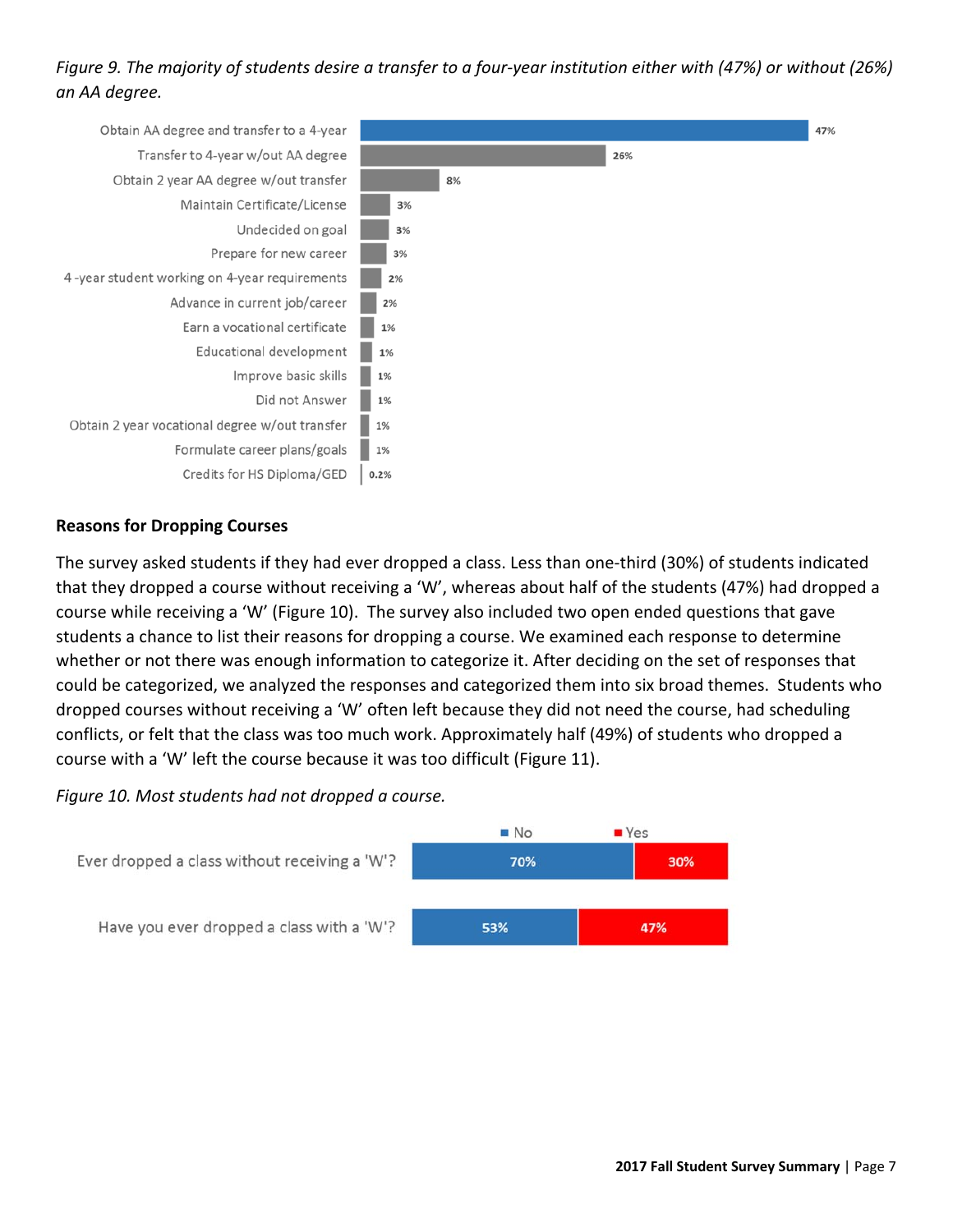#### *Figure 11. Reasons students dropped courses.*

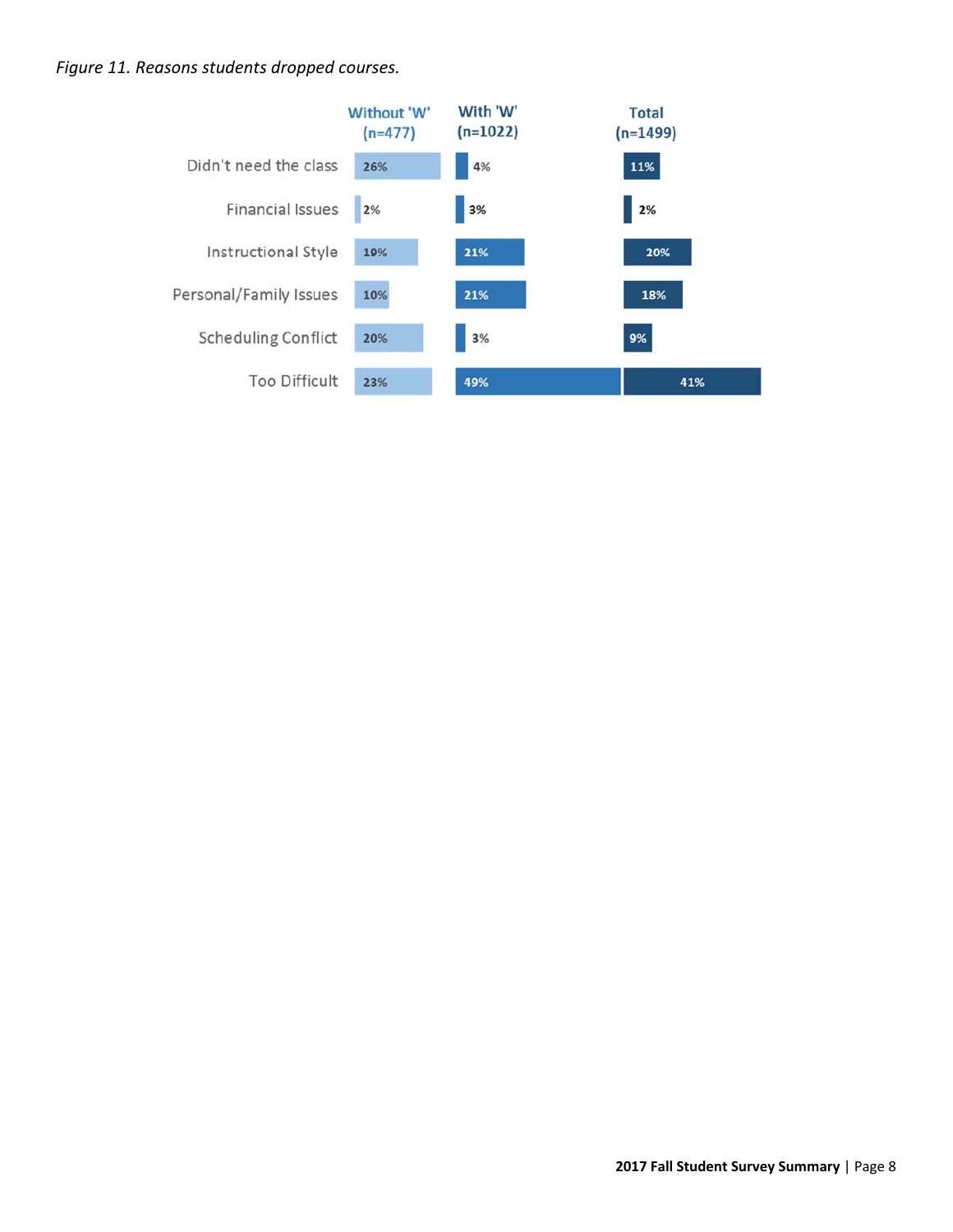#### **Appendix A – Student Survey Demographics and Family Background**

#### **Student Demographics**

Figures A‐1 through A‐4 contain demographic information about the survey participants. The majority of students were aged 19 to 24 (Figure A‐1). A plurality of the students were Hispanic/Latino (Figure A‐2). The overwhelming majority of students identified as heterosexual (Figure A‐3). Most students worked for wages during the week (Figure A‐4).

*Figure A‐1. The majority of students were ages 19‐24.*



*Figure A‐2. A plurality of the students were Hispanic/Latino. Nearly one‐quarter were Asian.*

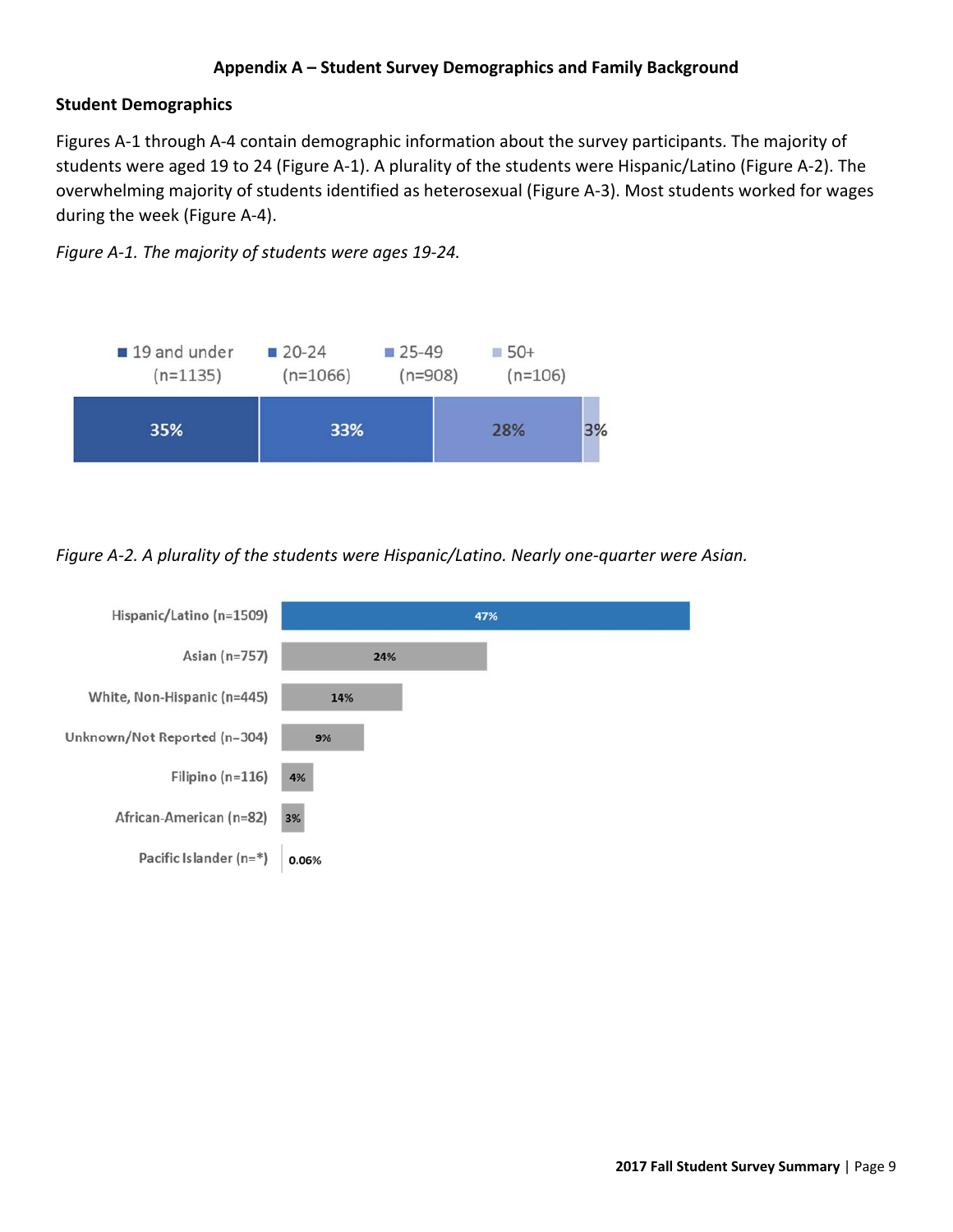



 *Figure A‐4. Most students worked during the week.*



#### **Family Background**

*Family Educational Background*. Figures A‐5 and A‐6 contain self‐reported information about students' family educational background. Most students' parents had attended at least some college (Figure A‐5). Consequently, most students were not the first person in their immediate family go to college (Figure A‐6). Nearly three‐quarters of students had an extended family member that attended college.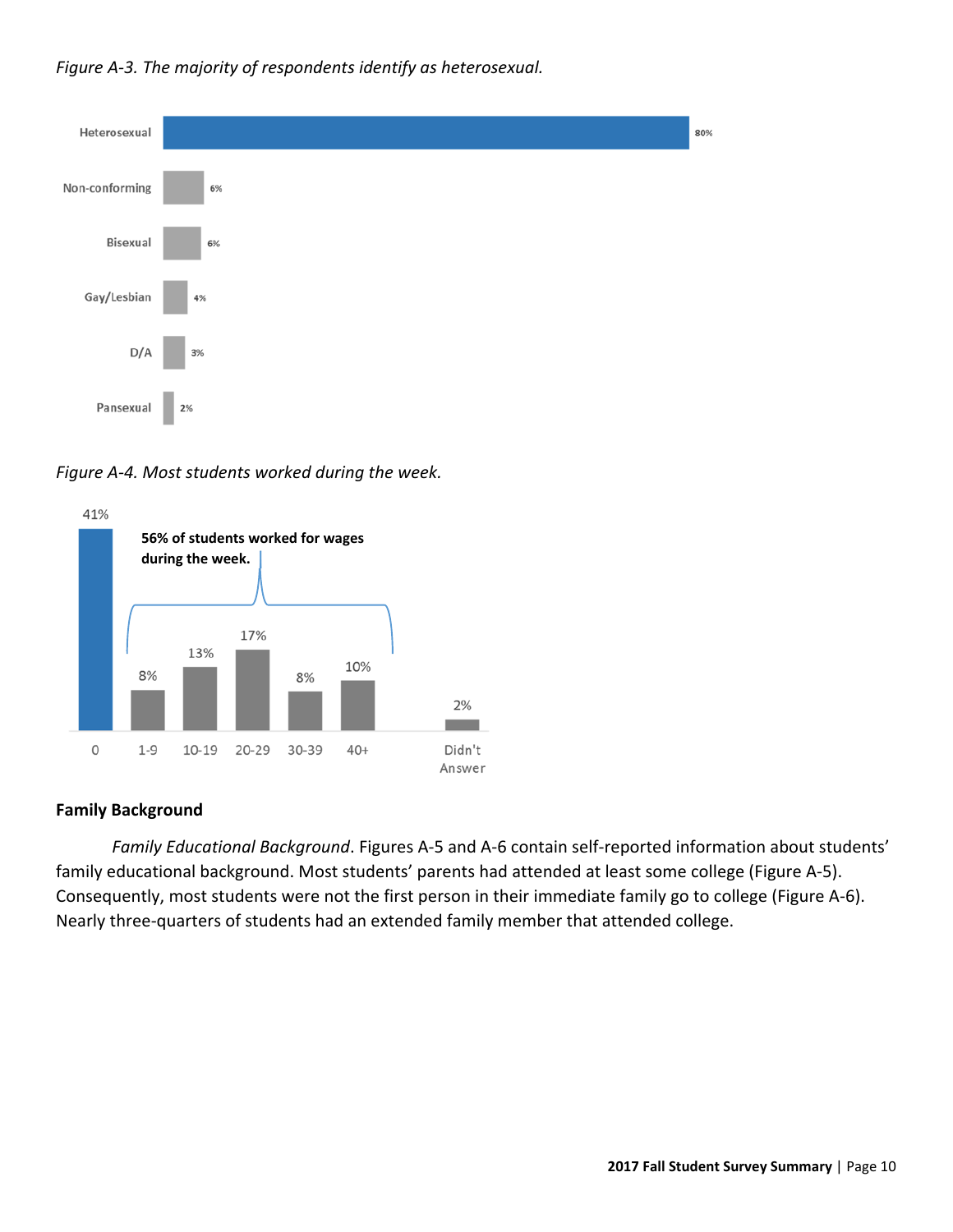



 *Figure A‐6. Most students were not the first in their families to go to college.*



*Family Socioeconomic Status*. Figures A‐7 and A‐8 contain self‐reported information about students' socioeconomic background. One-quarter of students lived in four-person households (Figure A-7). Many students did not know their household income (Figure A‐8). Among those students who gave a response, most reported incomes of less than \$60,000 per year.